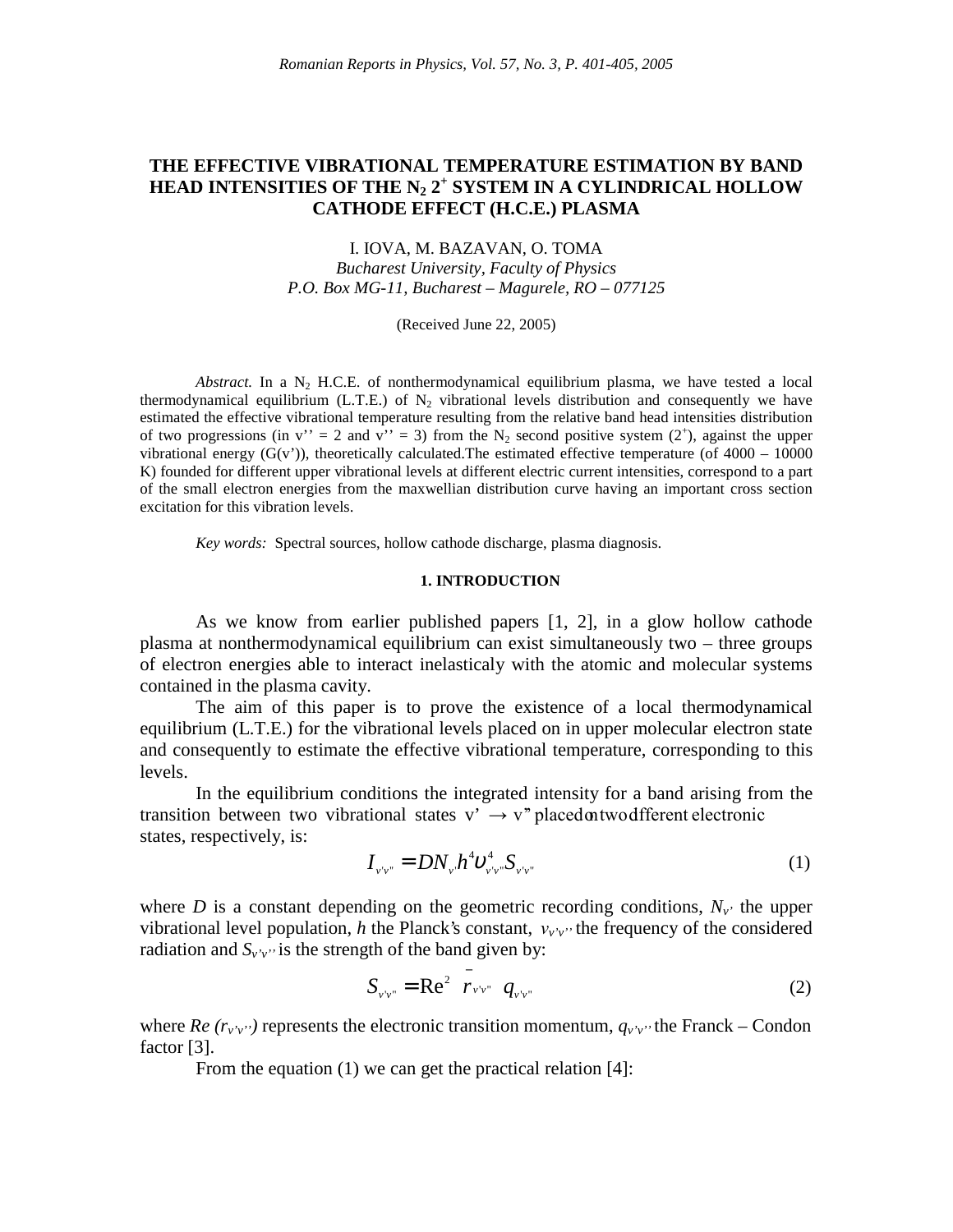$$
\ln\left(\frac{I_{\nu}}{\nu^4 q}\right)_{\!\!{\scriptscriptstyle{V\!V\!}^{\scriptscriptstyle{V}}}} = const - \frac{G(\nu^{\prime})}{0,6925T} \tag{3}
$$

The experimentally obtained linear dependence  $\ln \left( \frac{I_v}{v^4 q} \right)_{v \text{ } v \text{ }} = f[G(v)]$  $\frac{v}{4a}$  =  $f[G(v)]$ *q I*  $\int \frac{v}{q} \int_{v'v''}$  $\bigg)$  $\overline{\phantom{a}}$  $\mathsf I$ l ſ  $\frac{v}{v^4 g}$  =  $f[G(v')]$  atest a L.T.E. for

the vibrational levels in the plasma.

From the slope of this straight line we determine the effective vibrational temperature  $T_{\text{eff,vibr.}}$  More elevated precision is obtained when the intensity distribution is considered over the band progressis, having the common lower level.

## **2. EXPERIMENTAL**

A similar experimental set – up like this used here was presented in a previous published paper [5]. Here we have a discharge cooper tube of a cylindrical geometry of a modular conception with quartz windows, connected to a standard vacuum system. The working nitrogen pressures were placed in the range  $1 - 10$  torr, the voltage in the range  $200 - 400$  V and the discharge currents between  $0 - 250$  mA.

The recording spectra system consist in a SPM  $-$  2 Zeiss 650 tr/mm grating monocromator coupled with an EMI – 9558 QB photomultiplier and a data acquisition system.

The intensity measurements of the band head (representing the vibrational transition) were made on the top of the spectral line. The investigations were made by measuring two band heads progressions ( $v' = 2$  and  $v'' = 3$ ) belonging to the N<sub>2</sub> second positive  $(C^{3}\Pi - B^{3} \Pi_{g})$  system.

## **3. DISCUSSIONS**

The transitions of interest are represented on the Fig. 1 (v'-v" =  $0 - 2$ , 1 – 2, 3 – 2,  $4 - 2$  and  $v'-v'' = 0$   $-3$ ,  $1 - 3$ ,  $2 - 3$ ,  $4 - 3$ ).

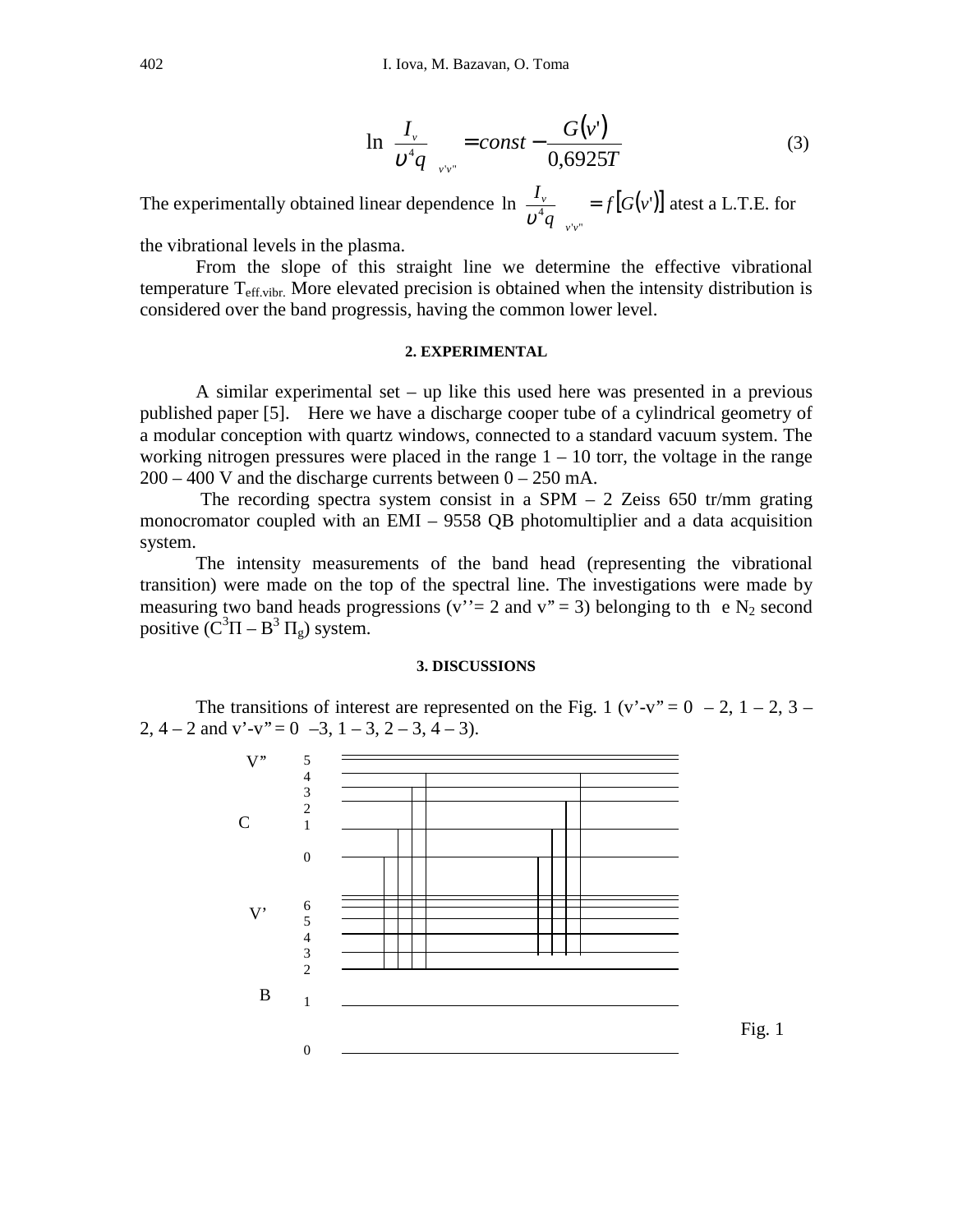The calculated spectral terms  $G(v')$  for the two progresses are included in the Table 1 below:

| $G(v')$ [10cm <sup>-1</sup> ] |
|-------------------------------|
| 1.0135                        |
| 3.0215                        |
| 5.0146                        |
| 7.0058                        |
| 9.0080                        |

| able |  |
|------|--|
|------|--|

On the Fig.2 we can see the experimental data representing the relation (3) for the whole transitions belonging to the progression in  $v'' = 2$  and for different current intensities.



For each current intensity is remarkable the distribution of the experimental points on a straight line. This fact certify the existents of a boltzmannian vibrational state distribution and, consequently, a local vibrational thermodynamical equilibrium.

So we are able to determine the effective vibrational temperature of the molecular plasma.

As we can see on the Fig.3, in the case of  $v'' = 2$  progression, the effective

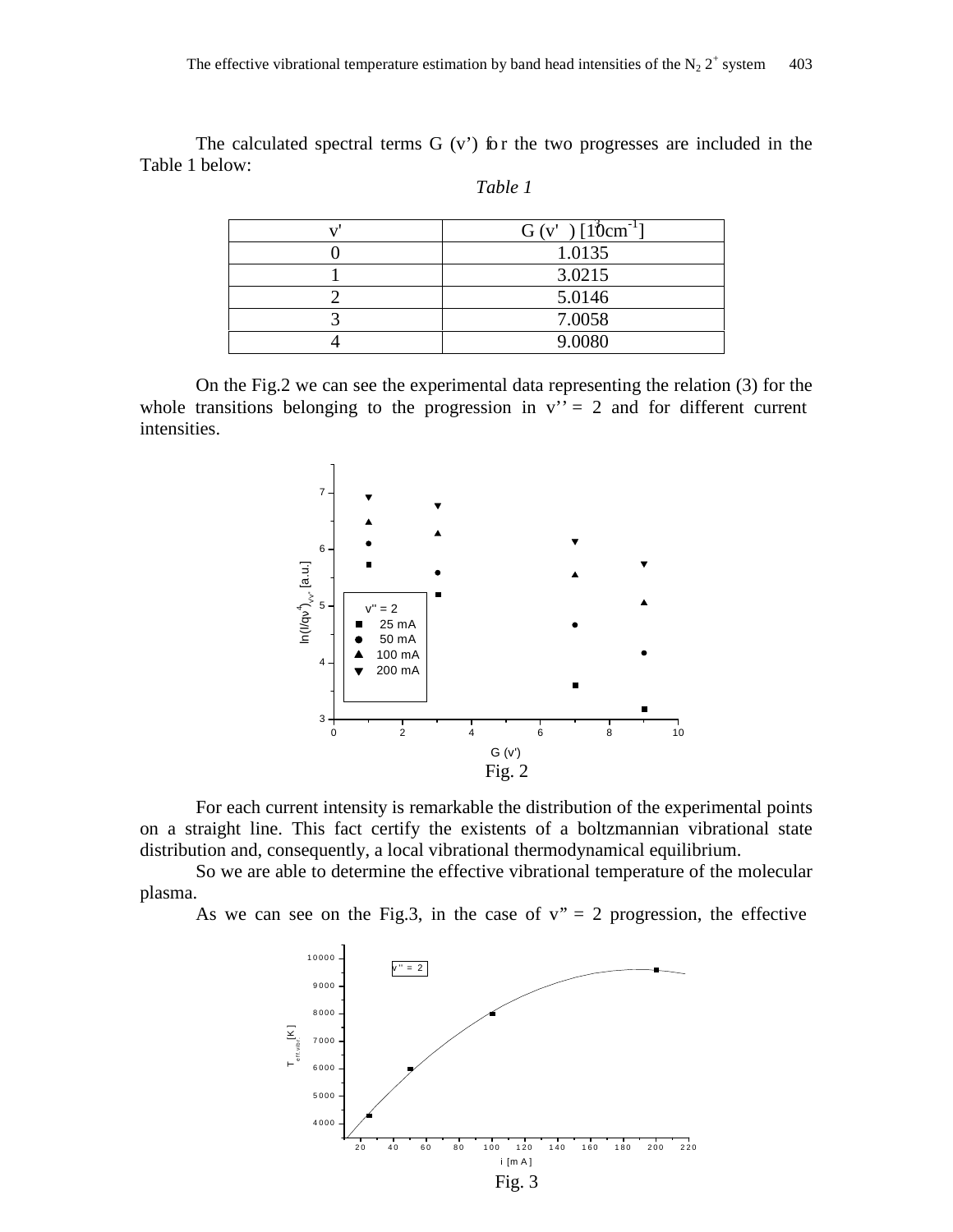vibrational temperature depends practically linearly on the current intensities.

As the potential across the tube was constant, independent of current this temperature behaviour suggests a correlation between the effective vibrational temperature and the possible power dissipated in the plasma source.

In the case of the  $v'' = 2$  progression the linearly dependence  $\ln \left| \frac{I_v}{\sigma v^4} \right|$  =  $f[G(v')]$ , for whole electrical currents, suggest the dominant role of the ''  $q\mathfrak{v}^4$  $\frac{I_{\nu}}{4}$ *v v*  $\bigg)$  $\mathsf{I}$ l ſ υ

electrons in the collision processes of the molecular vibrational states. A same method in other physical conditions and with other results were reported in [6].

In the case of the v'' = 3 progressions, the linearity relation (3) is fulfilled only at a small electric current of 25 mA (as it is shown in Fig. 4).



That means that only at this electric current the whole upper vibrational levels are in local thermodynamical equilibrium.

At higher currents, the upper vibrational levels  $v' = 3$  and  $v' = 4$  become more populated compared with the linear laws.

This may be to the fact that at higher currents the upper levels become more sensible at the multiple collisional processes. Anyhow this effect requires a further study.

#### **4. CONCLUSIONS**

We have proved a selective local thermodynamical equilibrium of  $N_2$  molecular vibrational states, by using the second positive band system, in a cylindrical, low pressure hollow cathode effect plasma. So we were able to determine a plausible effective temperature by using the  $v' = 2 N_2$  progression.

The  $v' = 3$  nitrogen progression cannot be used in whole, for the effective temperature determinations, in such a plasma.